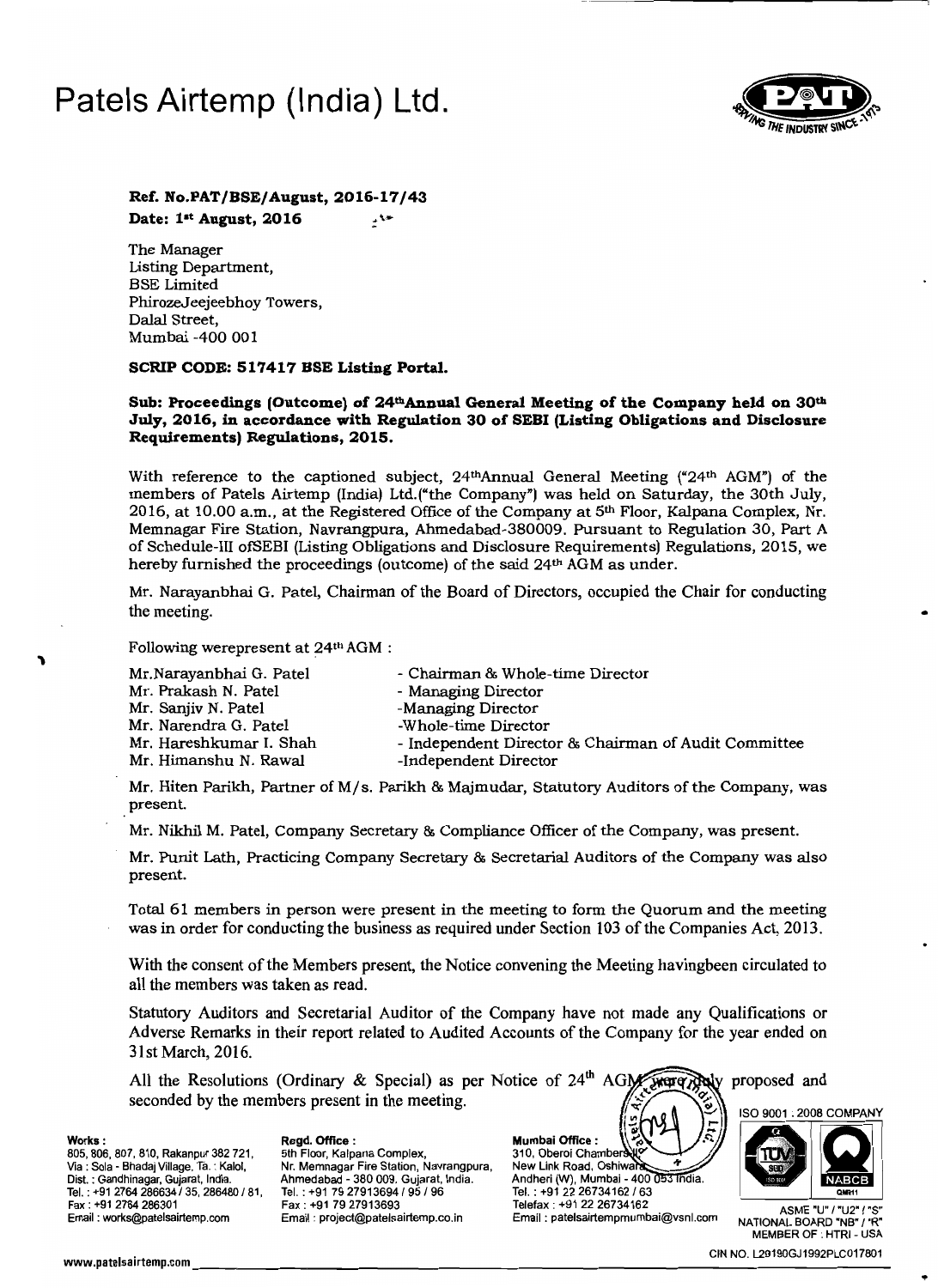## **Patels Airtemp (India) Ltd.**



Mr. Nikhil M. Patel, Company Secretary, informed the Members that pursuant to the provisions of the CompaniesAct, 2013 and Rules made thereunder, Regulation 44 of Listing Regulations and Secretarial Standard on General Meetings, the Company has provided remote e-voting facility to the Members of the Company in respect of resolutions to be passed at theMeeting. The remote e-voting commenced at 9:00 a.m. on July 27, 2016 and ended at5:00 p.m. on July 29,2016.

\_\_.....\_\_\_..... \_\_\_\_\_\_\_\_\_\_\_\_\_\_......:.e·~.!.a••••••••~it!l'!.!!kV~,:~~.--.:..'\_

He further informed that the Company has engaged the services of "CDSL." as the agency for providing remote e-voting facility and have appointed Mr. Punit S. Lath, Secretary in Practice, as the Scrutinizer for the purpose of scrutinizing Poll and remote e-voting process.

Thereafter Mr. Narayanbhai G. Patel, Chairman, delivered speech and replied the queriesraisedby the members in advance and in the meeting.

Thereafter, Company Secretary informed that the Company has provided ballot facility for voting to the members present in the meeting on all resolutions set out in the Notice calling this meeting and accordingly exercise their vote in the meeting. Mr. Punt S. Lath, Scrutinizer, informed the Members that the facility for voting through Polling Papers is made available during the Meeting for those members who have not casted their vote through remote e-voting and briefed the procedures of the pollat AGM.

The Scrutinizer, after scrutinize the votes casted in this meeting through Ballot Paper and through remote e-voting, have submittedhis consolidated report to the Chairman. Then after results on all the resolutions as under have been declared by the Chairman of the meeting and placed on the website of the Company and CDSL. The results have also been communicated to BSE Ltd.

- 1. Ordinary Resolution No. 1 relating to adoption of Audited Financial Statement of the Company for the year ended on 31st March, 2016, along with reports of the Directors and Auditors thereon, has been duly passed.
- 2. Ordinary Resolution No. 2 relating to declaration of dividend  $\omega$  22% on 50,70,240 Equity Shares of Rs. 10/- each of the Company for the year ended on 31st March, 2016,has been duly passed.
- 3. Ordinary Resolution No. 3 relating to re-appointment of Mr. Narayanbhai G. Patel (DIN:00023107)as a Director of the Company, who retires by rotation,has been duly passed.
- 4. Ordinary Resolution No. 4 relating tore-appointment of Mr. Devidas C. Narumalani(DIN: 00097592) as a Director of the Company, who retires by rotation, has not been passed and defeated.

In view of above, as per results of Resolution No. 4 above, Mr. Devidas C. Narumalani(DIN: 00097592} ceased to be a Director of the Company with effect from  $30<sup>th</sup>$  July, 2016, i.e. the date of this 24<sup>th</sup> Annual General Meeting of the Company.

- 5. Ordinary Resolution No. 5 relating tore-appointment of Parikh &Majmudar, Chartered Accountants, Ahmedabad as Statutory Auditors of the Company for the financial year 2016 2017 and to hold office from the conclusion of this meeting until the conclusion of the next Annual General Meeting and to authorise Board of Directors of the Company to fix their remuneration, has been duly passed.
- 6. Ordinary Resolution No. 6 relating to appointment of Mr. Himanshu N. Rawal as an Independent Director of the Company for a term of 2 consecutive  $\sqrt{g}$ Independent Director of the Company for a term of 2 consecutive. of 26th Annual General Meeting in the calendar year 2018, not that the two technics of 26th Annual General Meeting in the calendar year 2018, not that the two stations.

Tel.: +91 2764 286634 / 35, 286480 / 81, Tel.: +91 79 27913694<br>Fax : +91 79 27913693 . Fax : +91 79 27913693

Norks: **Works: Regd. Office:** Neggeness Mumbai Office: 1<br>105.806.807.810. Rakanpur 382 721. 5th Floor. Kalpana Complex. 2310. Oberoi Chambers 805,905,900 Village, Ta, Yalol, Nr. Memnagar Fire Station, Navrangpura, New Link Road, Oshiward ...<br>Dist. : Gandhinagar, Gujarat, India. Ahmedabad - 380 009. Gujarat, India. Andhen (W), Mumbai - 400 Ahmedabad - 380 009. Gujarat, India. Andheri (W), Mumbai - 400 Q<del>S3 Their</del> and Bases and Bases and Discover and Discover and Discover and Discover and Discover and Discover and Discover and Discover and Discover and Discov Fax: +912764 286301 Fax: +91 7927913693 Telefax: +91 2226734162

ASME "U" / "U2" / "S"<br>Email: patelsairtempmumbai@vsnl.com NATIONAL BOARD "NB" / "R"



MEMBER OF : HTRI - USA

CIN NO. L29190GJ1992PLC017801 www.patelsairtemp.cllm \_\_\_\_\_\_\_\_\_\_\_\_\_\_\_\_\_\_\_\_\_\_\_\_\_\_\_\_\_\_\_\_\_\_\_\_